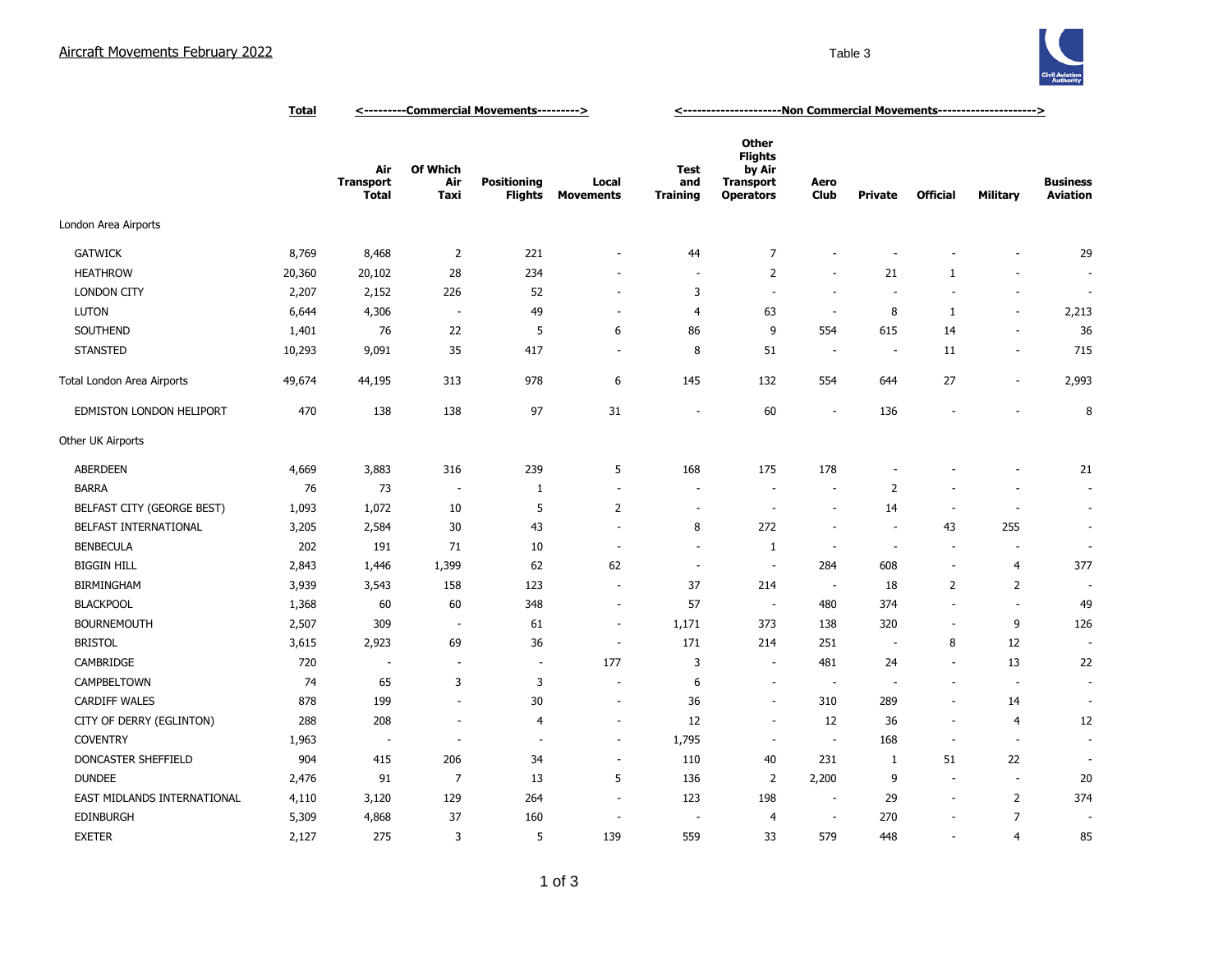

**Total <---------Commercial Movements---------> <---------------------Non Commercial Movements--------------------->**

|                                          |         | Air<br><b>Transport</b><br><b>Total</b> | Of Which<br>Air<br>Taxi  | <b>Positioning</b><br><b>Flights</b> | Local<br><b>Movements</b> | Test<br>and<br><b>Training</b> | Other<br><b>Flights</b><br>by Air<br><b>Transport</b><br><b>Operators</b> | Aero<br>Club             | Private                  | <b>Official</b>          | <b>Military</b>          | <b>Business</b><br><b>Aviation</b> |
|------------------------------------------|---------|-----------------------------------------|--------------------------|--------------------------------------|---------------------------|--------------------------------|---------------------------------------------------------------------------|--------------------------|--------------------------|--------------------------|--------------------------|------------------------------------|
| Other UK Airports                        |         |                                         |                          |                                      |                           |                                |                                                                           |                          |                          |                          |                          |                                    |
| <b>GLASGOW</b>                           | 3,574   | 3,093                                   | 166                      | 90                                   | $\overline{4}$            | 27                             | 218                                                                       | 116                      | $\overline{\phantom{a}}$ | $\overline{a}$           | 6                        | 20                                 |
| <b>GLOUCESTERSHIRE</b>                   | 3,676   | 6                                       | 6                        | 5                                    | 124                       | 505                            | 20                                                                        | 2,116                    | 836                      | $\overline{\phantom{a}}$ | 8                        | 56                                 |
| <b>HAWARDEN</b>                          | 1,044   | $\overline{\phantom{a}}$                | ٠                        | $\overline{\phantom{a}}$             | 108                       | 23                             | 67                                                                        | 478                      | 268                      | $\overline{\phantom{a}}$ | 57                       | 43                                 |
| <b>HUMBERSIDE</b>                        | 746     | 248                                     | $\overline{7}$           | 71                                   | $\sim$                    | 237                            | 57                                                                        |                          | 57                       | $\overline{\phantom{a}}$ | 56                       | 20                                 |
| <b>INVERNESS</b>                         | 1,382   | 648                                     | 203                      | 121                                  | 30                        | 73                             | $\sim$                                                                    | 424                      | 68                       | $\sim$                   | 2                        | 16                                 |
| <b>ISLAY</b>                             | 142     | 113                                     | 19                       | 15                                   | $\overline{\phantom{a}}$  | ÷,                             | $\overline{\phantom{a}}$                                                  | $\sim$                   | 14                       | $\overline{\phantom{a}}$ | $\overline{\phantom{a}}$ | $\sim$                             |
| ISLES OF SCILLY (ST.MARYS)               | 314     | 265                                     | 12                       | 3                                    | $\overline{\phantom{a}}$  | $\overline{4}$                 | $\overline{\phantom{a}}$                                                  | $\sim$                   | 28                       | 14                       | $\overline{\phantom{a}}$ | $\sim$                             |
| <b>KIRKWALL</b>                          | 891     | 809                                     | 113                      | 50                                   | $\overline{\phantom{a}}$  | 10                             | 18                                                                        | $\overline{\phantom{a}}$ | $\overline{4}$           | $\overline{\phantom{a}}$ |                          | $\overline{\phantom{a}}$           |
| LANDS END (ST JUST)                      | 351     | 266                                     | 20                       | 6                                    | $\overline{\phantom{a}}$  | 46                             | $\overline{\phantom{a}}$                                                  | $\overline{2}$           | 29                       | $\overline{\phantom{a}}$ | $\overline{2}$           | $\sim$                             |
| <b>LEEDS BRADFORD</b>                    | 1,310   | 981                                     | 67                       | 98                                   | $\overline{\phantom{a}}$  | 118                            | $\overline{4}$                                                            | $\overline{\phantom{a}}$ | 100                      | $\overline{\phantom{a}}$ | 9                        | $\overline{\phantom{a}}$           |
| LERWICK (TINGWALL)                       | 48      | 36                                      | $\overline{\phantom{a}}$ | 12                                   | $\overline{\phantom{a}}$  | $\overline{\phantom{a}}$       | $\overline{\phantom{a}}$                                                  |                          | $\overline{\phantom{a}}$ | $\overline{\phantom{a}}$ | $\overline{\phantom{a}}$ | $\overline{\phantom{a}}$           |
| LIVERPOOL (JOHN LENNON)                  | 3,536   | 1,595                                   | 84                       | 36                                   | $\sim$                    | 69                             | ÷.                                                                        | 1,379                    | 315                      | $\overline{4}$           | 14                       | 124                                |
| <b>LYDD</b>                              | 1,537   | 1                                       | $\mathbf{1}$             | 11                                   | $\overline{\phantom{a}}$  | 27                             | ÷,                                                                        | 762                      | 615                      | 110                      | 6                        | 5                                  |
| <b>MANCHESTER</b>                        | 8,550   | 7,992                                   | ÷,                       | 149                                  | $\mathbf{1}$              | 2                              | 6                                                                         |                          | $\overline{\phantom{a}}$ | ÷.                       | $\overline{\phantom{a}}$ | 400                                |
| <b>NEWCASTLE</b>                         | 2,051   | 1,330                                   | 6                        | 61                                   | $\overline{\phantom{a}}$  | 8                              | $\overline{\phantom{a}}$                                                  | $\overline{\phantom{a}}$ | 468                      | 109                      | 64                       | 11                                 |
| NEWQUAY                                  | 1,473   | 270                                     | 161                      | 29                                   | $\overline{\phantom{a}}$  | 514                            | 71                                                                        | $\sim$                   | 427                      | $\sim$                   | 150                      | 12                                 |
| <b>NORWICH</b>                           | 1,862   | 955                                     | $\overline{\phantom{a}}$ | 274                                  | 130                       | 60                             | 41                                                                        | 132                      | 268                      | $\overline{\phantom{a}}$ | 2                        | $\overline{\phantom{a}}$           |
| OXFORD (KIDLINGTON)                      | 4,612   | 12                                      | 12                       | 302                                  | 11                        | 3,582                          | $\overline{\phantom{a}}$                                                  | $\overline{\phantom{a}}$ | 465                      | $\overline{\phantom{a}}$ | $\sim$                   | 240                                |
| <b>PRESTWICK</b>                         | 818     | 179                                     | $\overline{\phantom{a}}$ | 61                                   | $\overline{\phantom{a}}$  | 110                            | $\overline{\phantom{a}}$                                                  | 134                      | 89                       | $\blacksquare$           | 245                      | $\sim$                             |
| SHOREHAM                                 | 2,994   | $\overline{\phantom{a}}$                | $\overline{\phantom{a}}$ | 7                                    | 150                       | 1,216                          | 6                                                                         | 769                      | 813                      | $\overline{\phantom{a}}$ | 14                       | 19                                 |
| SOUTHAMPTON                              | 1,232   | 881                                     | $\overline{4}$           | 125                                  | 1                         | 49                             | 24                                                                        | $\overline{\phantom{a}}$ | ٠                        |                          | $\overline{\phantom{a}}$ | 152                                |
| <b>STORNOWAY</b>                         | 514     | 441                                     | 149                      | 6                                    | 24                        | 40                             | $\overline{\phantom{a}}$                                                  | $\overline{\phantom{a}}$ | 3                        |                          |                          | $\sim$                             |
| <b>SUMBURGH</b>                          | 1,258   | 993                                     | 90                       | 79                                   | 12                        | 52                             | 122                                                                       |                          |                          |                          | ÷.                       | $\sim$                             |
| TEESSIDE INTERNATIONAL<br><b>AIRPORT</b> | 982     | 188                                     | $\overline{4}$           | 14                                   | $\overline{\phantom{a}}$  | 36                             | 381                                                                       | 303                      | 8                        | $\overline{\phantom{a}}$ | 52                       | $\sim$                             |
| <b>TIREE</b>                             | 72      | 72                                      | $\overline{2}$           | $\overline{\phantom{a}}$             | $\overline{\phantom{a}}$  | $\overline{a}$                 | $\overline{\phantom{a}}$                                                  |                          | ÷,                       | $\overline{\phantom{a}}$ | $\blacksquare$           | $\sim$                             |
| WICK JOHN O GROATS                       | 121     | 10                                      | 10                       | 42                                   | $\sim$                    | 34                             | 18                                                                        | $\overline{\phantom{a}}$ | 15                       | $\overline{\phantom{a}}$ | $\overline{2}$           |                                    |
| Total Other UK Airports                  | 87,456  | 46,709                                  | 3,634                    | 3,108                                | 985                       | 11,234                         | 2,579                                                                     | 11,759                   | 7,500                    | 341                      | 1,037                    | 2,204                              |
| Total All Reporting UK Airports          | 137,600 | 91,042                                  | 4,085                    | 4,183                                | 1,022                     | 11,379                         | 2,771                                                                     | 12,313                   | 8,280                    | 368                      | 1,037                    | 5,205                              |